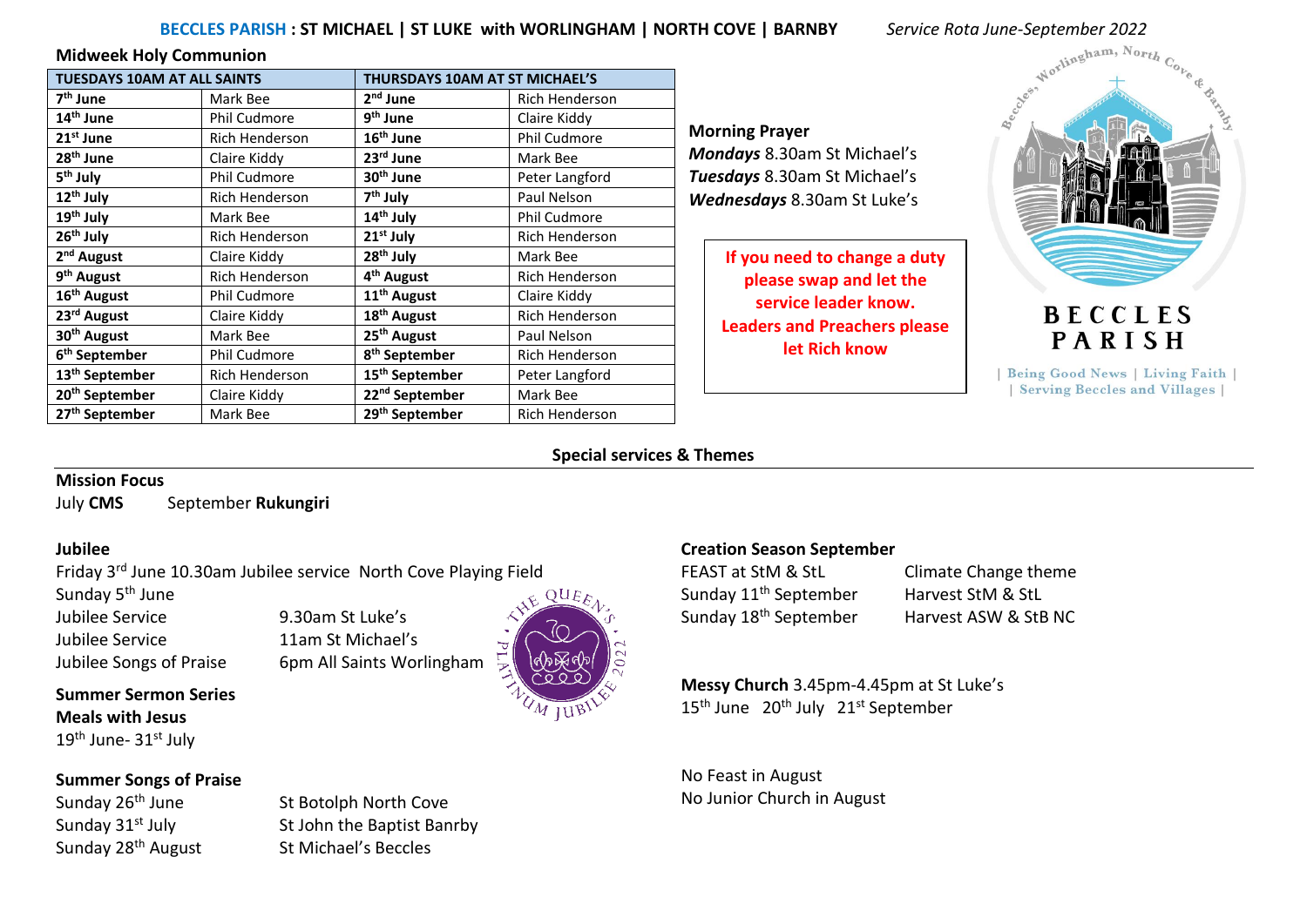## **BECCLES PARISH : ST MICHAEL | ST LUKE with WORLINGHAM | NORTH COVE | BARNBY** *Service Rota June-September 2022*

| <b>Service</b>   | <b>Festival</b>                                    | <b>Church</b>            | <b>Service</b>                               | <b>Lead</b>                           | <b>Readings</b>                     | <b>Readers</b>                  | <b>Prayers</b>  | <b>Chalice</b>          | <b>Junior</b>    | <b>Warden Welcomer</b>          |
|------------------|----------------------------------------------------|--------------------------|----------------------------------------------|---------------------------------------|-------------------------------------|---------------------------------|-----------------|-------------------------|------------------|---------------------------------|
| <b>Time</b>      | (off duty)                                         |                          |                                              | Preach                                |                                     |                                 |                 |                         | <b>Church</b>    |                                 |
|                  | Sunday 5 <sup>th</sup> June Jubilee service sheets |                          | <b>JUBILEE SERVICE SHEETS</b>                |                                       |                                     |                                 |                 |                         |                  |                                 |
| 8am              | Pentecost<br><b>JUBILEE</b>                        | <b>All Saints</b>        | Holy Communion (BCP)                         | Mark Bee                              | Acts 2.1-21<br>John 14.8-17         |                                 |                 |                         |                  |                                 |
| 9am              |                                                    | St Michael's             | Holy Communion (BCP)                         | Rich Henderson                        | Acts 2.1-21<br>John 14.8-17         | Di Molineux                     |                 | Di Molineaux            |                  | <b>Graham Spratt</b>            |
| 9.30am           | <b>NO</b><br><b>SERVICE</b>                        | St Luke's                | Jubilee Service                              | Phil Cudmore                          | Psalm 121<br>Luke 22.24-30          | Di Harrison<br>Rachel Ulmer     | Rosie Tuthill   |                         | Hayley<br>Sharon |                                 |
| 11am             | AT North<br>Cove                                   | St Michael's             | Jubilee Service                              | <b>Rich Henderson</b><br>Gavin Reid   | Psalm 121<br>Luke 22.24-30          | Councillor tbc<br>The Mayor tbc | Rich            |                         |                  | P Burke/ Brian & Judy<br>Taylor |
| 5pm              | PN                                                 | On Zoom                  | <b>STILL</b>                                 | Susannah & Paul                       |                                     |                                 |                 |                         |                  |                                 |
| 6pm              |                                                    | <b>All Saints</b>        | Jubilee Songs of Praise                      | <b>Rich Henderson</b><br>Phil Cudmore | Psalm 121<br>Luke 22.24-30          |                                 |                 |                         |                  |                                 |
| Sunday 12th June |                                                    |                          | <b>GREEN SERVICE BOOK FOR COMMUNION</b>      |                                       |                                     |                                 |                 |                         |                  |                                 |
| 8am              | Trinity<br>Sunday                                  | <b>All Saints</b>        | Holy Communion (BCP)                         | Rich Henderson                        | Romans 5.1-5<br>John 16.12-15       |                                 |                 |                         |                  |                                 |
| 9am              | (RH at                                             | St Michael's             | Holy Communion (BCP)                         | Mark Bee                              | Romans 5.1-5<br>John 16.12-15       | Graham Smith                    |                 | Patrick Burke           |                  | P Burke                         |
| 9.30am           | Cathedral)<br><b>MISSION</b>                       | St Luke's                | Morning Worship                              | <b>Molly Martin</b><br>Gavin Reid     | Romans 5.1-5<br>John 16.12-15       | Brenda Beaumont<br>Janet Baker  |                 | <b>Molly Martin</b>     | Sharon<br>Janet  |                                 |
| 11am             | <b>FOCUS CMS</b><br><b>RT PF PN</b>                | St Michael's             | <b>Holy Communion</b><br><b>With Choir</b>   | <b>Andrew Platt</b>                   | Romans 5.1-5                        | Kate Kemp                       | Keith Wragg     | Doreen                  |                  | S Newman/                       |
| Sunday 19th June |                                                    |                          | <b>GREEN SERVICE BOOK FOR COMMUNION</b>      |                                       | John 16.12-15                       | Susan Lyons                     |                 | Shirley N               |                  | E Cooper & M Spratt             |
| 9am              | Trinity 1                                          | St Michael's             | Holy Communion (BCP)                         | Peter Langford                        | 1 Kings 17.1-24                     | Rene Moor                       |                 | Ann Eckersley           |                  | D & A Eckersley                 |
| 9.30am           | <b>Summer</b>                                      | St Luke's                | <b>Holy Communion</b>                        | Rich Henderson                        | Luke 5.27-32, 35<br>1 Kings 17.1-24 | Andy Gelston                    | Rich            | Roger Bennett           | Fran             |                                 |
|                  | sermon                                             |                          |                                              |                                       | Luke 5.27-32, 35                    | Rich Henderson                  | Henderson       | Janet Baker             | Sharon           |                                 |
| 10.30am          | series<br>WK1                                      | <b>All Saints</b>        | <b>Holy Communion</b>                        | Phil Cudmore                          | 1 Kings 17.1-24<br>Luke 5.27-32, 35 |                                 |                 |                         |                  |                                 |
| 11am             | <b>MISSION</b><br><b>FOCUS CMS</b>                 | St Michael's             | Morning Worship                              | Doreen Page<br>Rich Henderson         | 1 Kings 17.1-24<br>Luke 5.27-32, 35 | Cecilie Radford                 | Nicky<br>Wilson |                         |                  | F Tate & C Tate                 |
| 5pm              | <b>AP PF</b>                                       | St Michael's             | <b>STILL</b>                                 | Susannah & Paul                       |                                     |                                 |                 |                         |                  |                                 |
| Sunday 26th June |                                                    |                          | <b>GREEN SERVICE BOOK FOR COMMUNION</b>      |                                       |                                     |                                 |                 |                         |                  |                                 |
| 8am              | Trinity 2                                          | <b>All Saints</b>        | Holy Communion (BCP)                         | Rich Henderson                        | Exodus 16.12-17<br>Luke 9.10-17     |                                 |                 |                         |                  |                                 |
| 9am              | <b>Summer</b><br>sermon                            | St Michael's             | Holy Communion (BCP)                         | Phil Cudmore                          | Exodus 16.12-17<br>Luke 9.10-17     | Jane Beales                     |                 | Jane Beales             |                  | <b>Gill Parker</b>              |
| 9.30am           | series<br>WK <sub>2</sub>                          | St Luke's                | <b>FEAST</b><br><b>Theme: Being thankful</b> | Ron Molly Pippa<br>Janet B            | Exodus 16.12-17<br>Luke 9.10-17     |                                 |                 |                         |                  |                                 |
| 11am             | <b>RT PN PL</b>                                    | St Michael's             | <b>Holy Communion</b>                        | Rich Henderson<br>Phil Filer          | Exodus 16.12-17<br>Luke 9.10-17     | Penny Filer<br>Nicky Wilson     | Faith Darch     | Penny and<br>Phil Filer |                  | S Newman/ N Wilson<br>& S Lyons |
| 6pm              |                                                    | St Botolph<br>North Cove | Summer Songs of Praise                       | Claire Kiddy<br>Rich Henderson        |                                     |                                 |                 |                         |                  |                                 |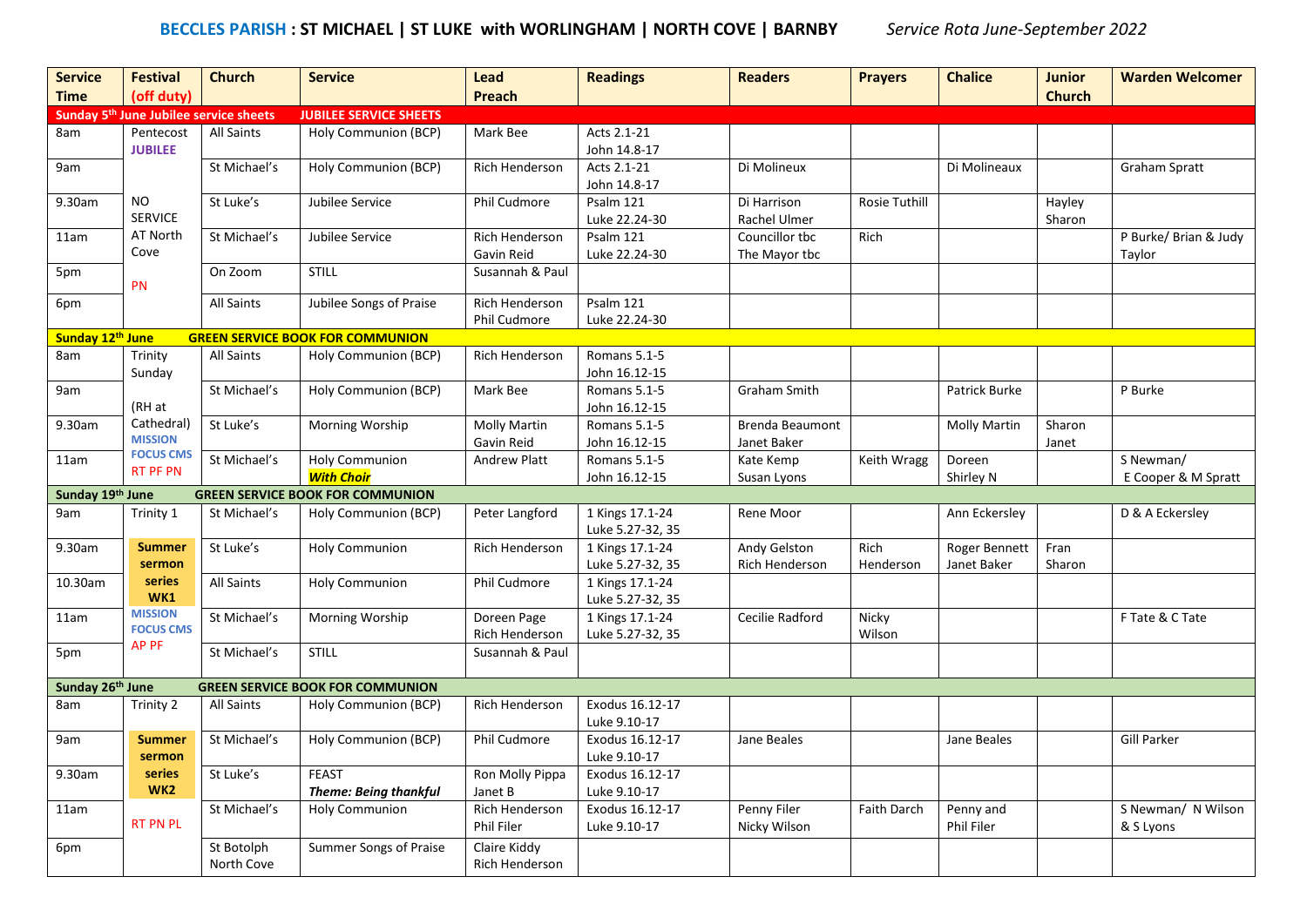## **BECCLES PARISH : ST MICHAEL | ST LUKE with WORLINGHAM | NORTH COVE | BARNBY** *Service Rota June-September 2022*

| <b>Service</b>   | <b>Festival</b>            | <b>Church</b>     | <b>Service</b>                             | Lead                                  | <b>Readings</b>                         | <b>Readers</b>                        | <b>Prayers</b>    | <b>Chalice</b>                    | <b>Junior</b>    | Warden                          |
|------------------|----------------------------|-------------------|--------------------------------------------|---------------------------------------|-----------------------------------------|---------------------------------------|-------------------|-----------------------------------|------------------|---------------------------------|
| <b>Time</b>      | (off duty)                 |                   |                                            | <b>Preach</b>                         |                                         |                                       |                   |                                   | <b>Church</b>    | Welcomer                        |
| Sunday 3RD July  |                            |                   | <b>GREEN SERVICE BOOK FOR COMMUNION</b>    |                                       |                                         |                                       |                   |                                   |                  |                                 |
| 8am              | Trinity 3                  | <b>All Saints</b> | Holy Communion (BCP)                       | Mark Bee                              | Colossians 1.24-28<br>Luke 10.38-42     |                                       |                   |                                   |                  |                                 |
| 9am              | <b>Summer</b><br>sermon    | St Michael's      | Holy Communion (BCP)                       | Rich Henderson                        | Colossians 1.24-28<br>Luke 10.38-42     | David Eckersley                       |                   | Ann Eckersley                     |                  | D& A Eckersley                  |
| 9.30am           | series WK3                 | St Luke's         | <b>Holy Communion</b>                      | Phil Cudmore                          | Colossians 1.24-28<br>Luke 10.38-42     | <b>Ellie Skerratt</b><br>Mary Collyer | Rosie Tuthill     | Hayley<br>Fran Tuck               | Sharon<br>Hayley |                                 |
| 10.30am          |                            | St Botolph        | <b>Holy Communion</b>                      | Claire Kiddy                          | Colossians 1.24-28<br>Luke 10.38-42     |                                       |                   |                                   |                  |                                 |
| 11am             |                            | St Michael's      | FEAST Theme:<br><b>Meals series</b>        | Faith Doreen<br>Peter Amanda          | Colossians 1.24-28<br>Luke 10.38-42     |                                       |                   |                                   |                  | F Tate & C Tate                 |
| 5pm              | <b>PN RT</b>               | On Zoom           | <b>STILL</b>                               |                                       |                                         |                                       |                   |                                   |                  |                                 |
| Sunday 10th July |                            |                   | <b>GREEN SERVICE BOOK FOR COMMUNION</b>    |                                       |                                         |                                       |                   |                                   |                  |                                 |
| 8am              | Trinity 4                  | <b>All Saints</b> | Holy Communion (BCP)                       | <b>Rich Henderson</b>                 | Psalm 113<br>Luke 14.1-11               |                                       |                   |                                   |                  |                                 |
| 9am              | <b>Summer</b><br>sermon    | St Michael's      | Holy Communion (BCP)                       | Gavin Reid                            | Psalm 113<br>Luke 14.1-11               | Caroline Smith                        |                   | Caroline<br>Smith                 | Hayley<br>Janet  | P & C Smith                     |
| 9.30am           | series WK4                 | St Luke's         | Morning Worship                            | Doreen Page<br>Ron Tuck               | Psalm 113<br>Luke 14.1-11               |                                       | Doreen<br>Page    |                                   |                  |                                 |
| 11am             | AP                         | St Michael's      | <b>Holy Communion</b>                      | Rich Henderson                        | Psalm 113                               | <b>Felicity Tate</b>                  | Kate Kemp         | Faith                             |                  | S Newman/ N                     |
|                  |                            |                   | <b>With Choir</b>                          | Faith Darch                           | Luke 14.1-11                            | Susan Lyons                           |                   | Shirley N                         |                  | Wilson & S Lyons                |
| Sunday 17th July |                            |                   | <b>GREEN SERVICE BOOK FOR COMMUNION</b>    |                                       |                                         |                                       |                   |                                   |                  |                                 |
| 9am              | Trinity 5                  | St Michael's      | Holy Communion (BCP)                       | Paul Nelson                           | Acts 16.25-34<br>Luke 19.1-10           | Rene Moor                             |                   | Patrick Burke                     |                  | P Burke                         |
| 9.30am           | <b>Summer</b><br>sermon    | St Luke's         | <b>Holy Communion</b>                      | Rich Henderson                        | Acts 16.25-34<br>Luke 19.1-10           | Jean Hood<br>Rich                     | Rich              | <b>Brenda</b><br>Molly            | Fran             |                                 |
| 10.30am          | series WK5                 | All Saints        | <b>Holy Communion</b>                      | Phil Cudmore                          | Acts 16.25-34<br>Luke 19.1-10           |                                       |                   |                                   |                  |                                 |
| 11am             |                            | St Michael's      | Morning Worship                            | <b>Andrew Platt</b><br>Rich Henderson | Acts 16.25-34<br>Luke 19.1-10           | Penny Filer                           | <b>Phil Filer</b> |                                   |                  | S Newman/E<br>Cooper & M Spratt |
| 5pm              |                            | St Michael's      | <b>STILL</b>                               | Susannah & Paul                       |                                         |                                       |                   |                                   |                  |                                 |
| Sunday 24th July |                            |                   | <b>GREEN SERVICE BOOK FOR COMMUNION</b>    |                                       |                                         |                                       |                   |                                   |                  |                                 |
| 8am              | Trinity 6<br><b>Summer</b> | All Saints        | Holy Communion (BCP)                       | Mark Bee                              | 1 Corinthians 11.23-26<br>Luke 22.14-20 |                                       |                   |                                   |                  |                                 |
| 9am              | sermon<br>series WK6       | St Michael's      | Holy Communion (BCP)                       | Phil Cudmore                          | 1 Corinthians 11.23-26<br>Luke 22.14-20 | Di Molineaux                          |                   | Di Molineaux                      |                  | <b>Graham Spratt</b>            |
| 9.30am           |                            | St Luke's         | <b>FEAST</b><br><b>Theme: Meals series</b> | Rich Ellie                            | 1 Corinthians 11.23-26<br>Luke 22.14-20 |                                       |                   |                                   |                  |                                 |
| 11am             |                            | St Michael's      | <b>Holy Communion</b>                      | Mark Bee<br>Doreen Page               | 1 Corinthians 11.23-26<br>Luke 22.14-20 | Cecilie Radford<br>Nicky Wilson       | Nicky<br>Wilson   | Doreen Page<br><b>Faith Darch</b> |                  | Sue Son / N Wilson<br>& S Lyons |
| 3.30pm           | AP                         | St Michael's      | Choral Evensong<br><b>With Choir</b>       | Rich Henderson                        |                                         |                                       |                   |                                   |                  |                                 |

**Continued** 

↓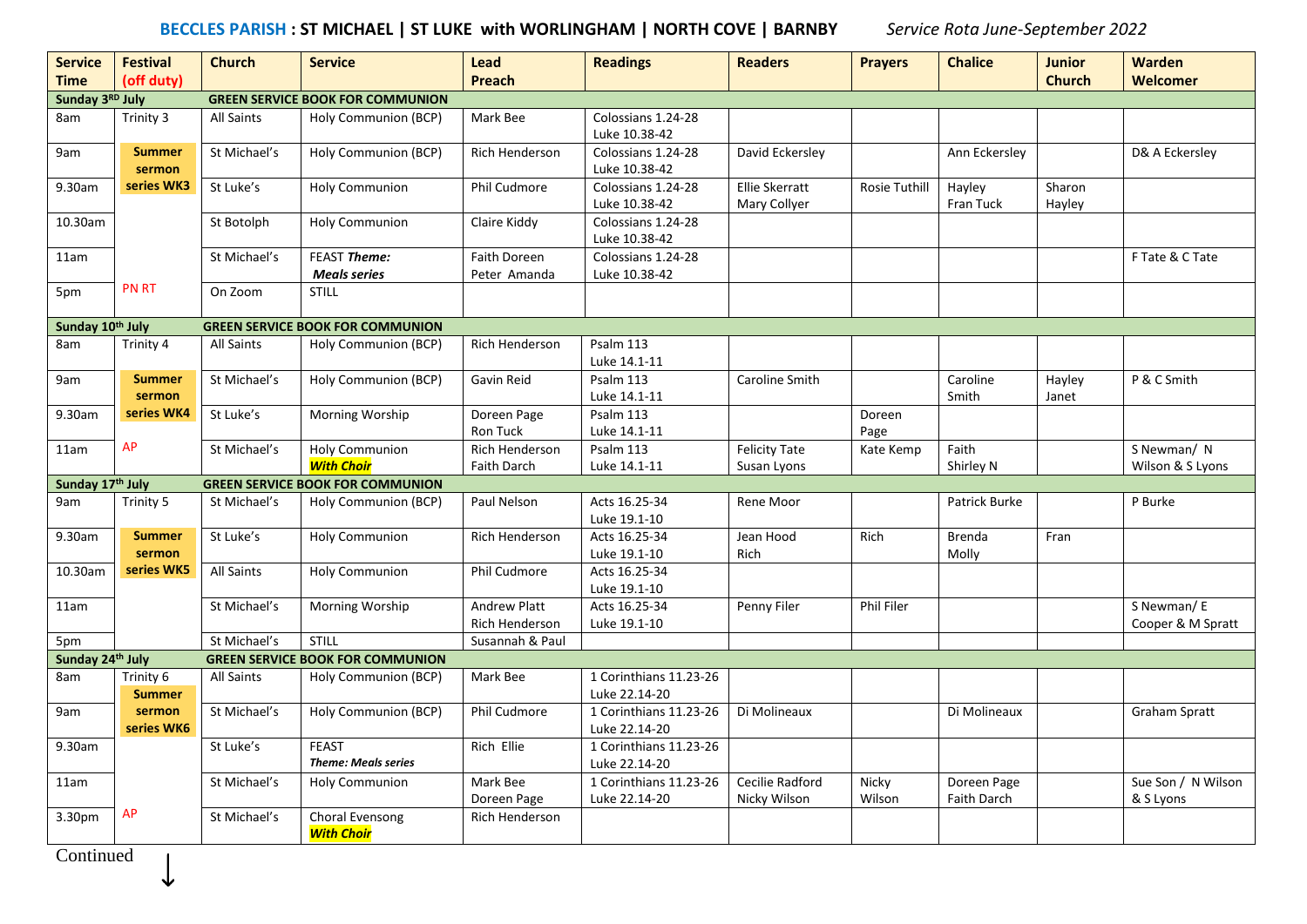| Sunday 31 <sup>st</sup> July |               |              | <b>GREEN SERVICE BOOK FOR COMMUNION</b> |                       |               |                     |                    |               |                 |
|------------------------------|---------------|--------------|-----------------------------------------|-----------------------|---------------|---------------------|--------------------|---------------|-----------------|
| 8am                          | Trinity 7     | All Saints   | Holy Communion (BCP)                    | Mark Bee              | Ephesians 3   |                     |                    |               |                 |
|                              | <b>Summer</b> |              |                                         |                       | Luke 14.15-24 |                     |                    |               |                 |
| 9am                          | sermon        | St Michael's | Holy Communion (BCP)                    | <b>Rich Henderson</b> | Ephesians 3   | David Eckersley     |                    | Ann Eckersley | D & A Eckersley |
|                              | series WK7    |              |                                         |                       | Luke 14.15-24 |                     |                    |               |                 |
| 11am                         |               | St Michael's | <b>Parish Celebration</b>               | <b>Rich Henderson</b> | Ephesians 3   | Doreen Page         | <b>Faith Darch</b> | Mark Bee      | S Newman/E      |
|                              |               |              | <b>With Choir</b>                       |                       | Luke 14.15-24 | <b>Phil Cudmore</b> |                    | Claire Kiddy  | Cooper &        |
|                              |               |              |                                         |                       |               |                     |                    |               | M Spratt        |
| 6pm                          |               | St John's    | Summer Songs of Praise                  | Claire Kiddy          | <b>TBA</b>    |                     |                    |               |                 |
|                              |               | Barnby       |                                         | Rich Henderson        |               |                     |                    |               |                 |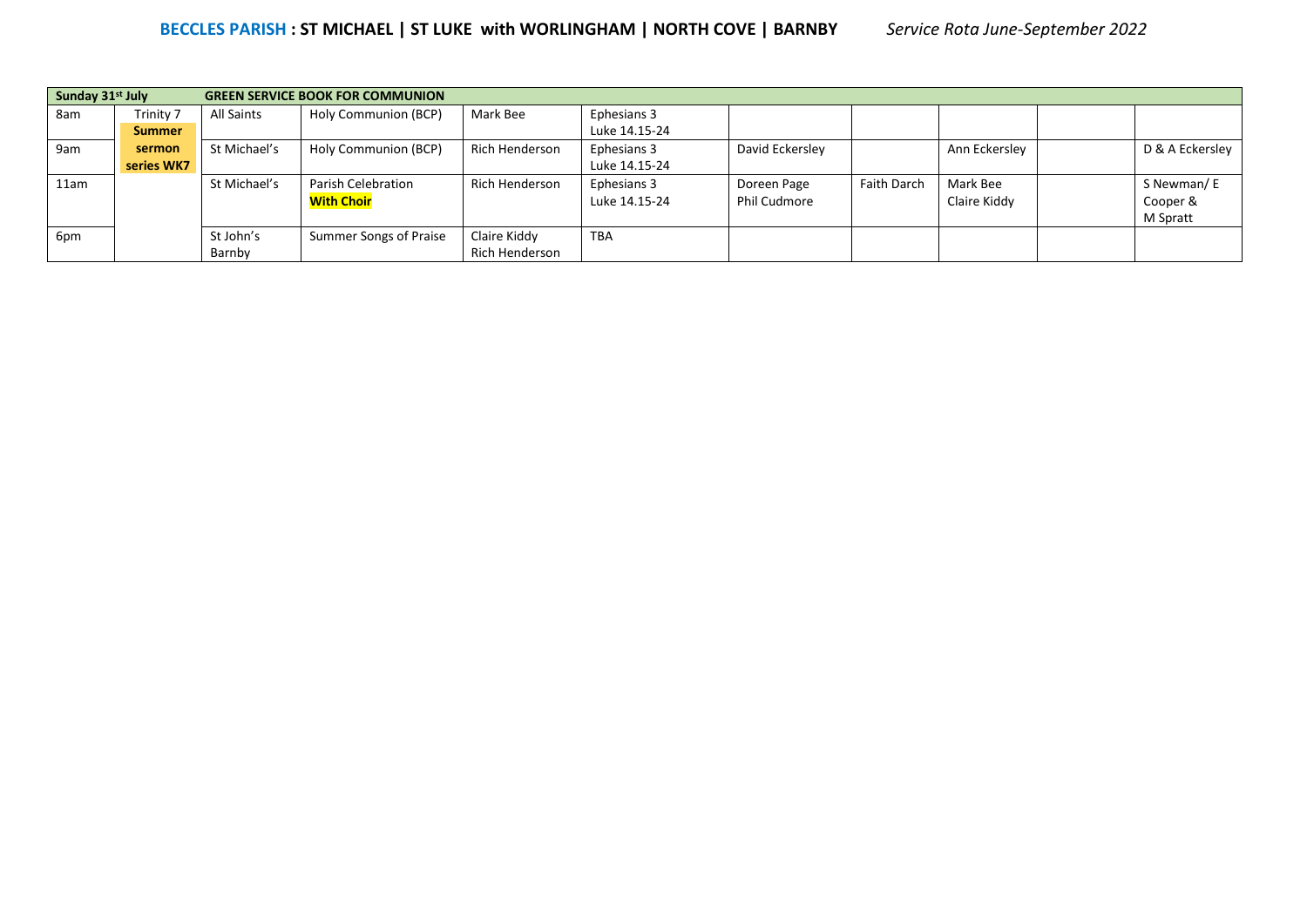#### **BECCLES PARISH : ST MICHAEL | ST LUKE with WORLINGHAM | NORTH COVE | BARNBY** *Service Rota June-September 2022*

| <b>Service</b><br><b>Time</b> | <b>Festival</b><br>(off duty) | <b>Church</b>     | <b>Service</b>                             | <b>Lead</b><br><b>Preach</b>          | <b>Readings</b>                    | <b>Readers</b>                      | <b>Prayers</b>       | <b>Chalice</b>               | <b>Junior</b><br><b>Church</b> | <b>Warden Welcomer</b>           |
|-------------------------------|-------------------------------|-------------------|--------------------------------------------|---------------------------------------|------------------------------------|-------------------------------------|----------------------|------------------------------|--------------------------------|----------------------------------|
| Sunday 7 <sup>th</sup> August |                               |                   | <b>GREEN SERVICE BOOK FOR COMMUNION</b>    |                                       |                                    |                                     |                      |                              |                                |                                  |
| 8am                           | Trinity 8                     | <b>All Saints</b> | Holy Communion (BCP)                       | Mark Bee                              | Genesis 15.1-6<br>Luke 12.32-40    |                                     |                      |                              |                                |                                  |
| 9am                           |                               | St Michael's      | Holy Communion (BCP)                       | Peter Langford                        | Genesis 15.1-6<br>Luke 12.32-40    | Caroline Smith                      |                      | Caroline<br>Smith            |                                | P & C Smith                      |
| 9.30am                        |                               | St Luke's         | <b>Holy Communion</b>                      | Ron Tuck                              | Genesis 15.1-6<br>Luke 12.32-40    | <b>Terri Parker</b><br>Janet Fisher | Ron                  | Molly<br>Ron                 |                                |                                  |
| 10.30am                       |                               | St Botolph        | <b>Holy Communion</b>                      | Claire Kiddy                          | Genesis 15.1-6<br>Luke 12.32-40    |                                     |                      |                              |                                |                                  |
| 11am                          | <b>RH GR</b>                  | St Michael's      | Morning Worship                            | Phil Cudmore                          | Genesis 15.1-6<br>Luke 12.32-40    | Cecilie Radford                     | Keith Wragg          |                              |                                | P Burke/ Brian & Judy<br>Taylor  |
| 5pm                           |                               | On Zoom           | <b>STILL</b>                               | Susannah & Paul                       |                                    |                                     |                      |                              |                                |                                  |
| Sunday 14th August            |                               |                   | <b>GREEN SERVICE BOOK FOR COMMUNION</b>    |                                       |                                    |                                     |                      |                              |                                |                                  |
| 8am                           | Trinity 9                     | <b>All Saints</b> | Holy Communion (BCP)                       | Mark Bee                              | Jeremiah 23.23-29<br>Luke 12.49-56 |                                     |                      |                              |                                |                                  |
| 9am                           |                               | St Michael's      | Holy Communion (BCP)                       | Peter Langford                        | Jeremiah 23.23-29<br>Luke 12.49-56 | Rene Moor                           |                      | Patrick<br><b>Burke</b>      |                                | P Burke                          |
| 9.30am                        | AP                            | St Luke's         | Morning Worship                            | <b>Molly Martin</b><br>Ellie Skerratt | Jeremiah 23.23-29<br>Luke 12.49-56 | Rachel Ulmer<br>Jennifer Griggs     | <b>Rosie Tuthill</b> |                              |                                |                                  |
| 11am                          |                               | St Michael's      | <b>Holy Communion</b><br><b>With Choir</b> | Rich Henderson<br><b>Faith Darch</b>  | Jeremiah 23.23-29<br>Luke 12.49-56 | Nicky Wilson<br>Susan Lyons         | Nicky<br>Wilson      | Faith Darch<br>Doreen P      |                                | S Newman/<br>E Cooper & M Spratt |
| Sunday 21st August            |                               |                   | <b>GREEN SERVICE BOOK FOR COMMUNION</b>    |                                       |                                    |                                     |                      |                              |                                |                                  |
| 9am                           | Trinity 10                    | St Michael's      | Holy Communion (BCP)                       | Rich Henderson                        | Isaiah 58.9b-end<br>Luke 13.10-17  | Jane Beales                         |                      | Jane Beales                  |                                | Graham Spratt                    |
| 9.30am                        |                               | St Luke's         | <b>Holy Communion</b>                      | Rich Henderson                        | Isaiah 58.9b-end<br>Luke 13.10-17  | Di Harrison<br><b>Molly Martin</b>  | Rich                 | Janet Baker<br><b>Brenda</b> |                                |                                  |
| 10.30am                       |                               | All Saints        | <b>Holy Communion</b>                      | Phil Cudmore                          | Isaiah 58.9b-end<br>Luke 13.10-17  |                                     |                      |                              |                                |                                  |
| 11am                          | <b>RT</b>                     | St Michael's      | Morning Worship                            | Doreen Page<br>Phil Filer             | Isaiah 58.9b-end<br>Luke 13.10-17  | Penny Filer                         | Kate Kemp            |                              |                                | Sue Son / N Wilson &<br>S Lyons  |
| 5pm                           |                               | St Michael's      | <b>STILL</b>                               | Susannah & Paul                       |                                    |                                     |                      |                              |                                |                                  |
| Sunday 28th August            |                               |                   | <b>GREEN SERVICE BOOK FOR COMMUNION</b>    |                                       |                                    |                                     |                      |                              |                                |                                  |
| 8am                           | Trinity 11                    | <b>All Saints</b> | Holy Communion (BCP)                       | Mark Bee                              | Jeremiah 2.4-13<br>Luke 14.1, 7-14 |                                     |                      |                              |                                |                                  |
| 9am                           |                               | St Michael's      | Holy Communion (BCP)                       | Rich Henderson                        | Jeremiah 2.4-13<br>Luke 14.1, 7-14 | David Eckersley                     |                      | Ann<br>Eckersley             |                                | D & A Eckersley                  |
| 9.30am                        |                               | St Luke's         | Morning Worship                            | Phil Cudmore                          | Jeremiah 2.4-13<br>Luke 14.1, 7-14 | Andy Gelston<br>Benda Beaumont      | Doreen               |                              |                                |                                  |
| 11am                          |                               | St Michael's      | <b>Holy Communion</b>                      | Rich Henderson<br>Andrew Platt        | Jeremiah 2.4-13<br>Luke 14.1, 7-14 | <b>Felicity Tate</b><br>Keith Wragg | Faith Darch          | Keith Wragg<br>Serena E      |                                | P Burke/ Brian & Judy<br>Taylor  |
| 6pm                           | $\mathsf{PL}$                 | St Michael's      | Summer Songs of Praise                     | Rich Henderson<br>Phil Cudmore        | tba                                | tba                                 | tba                  |                              |                                |                                  |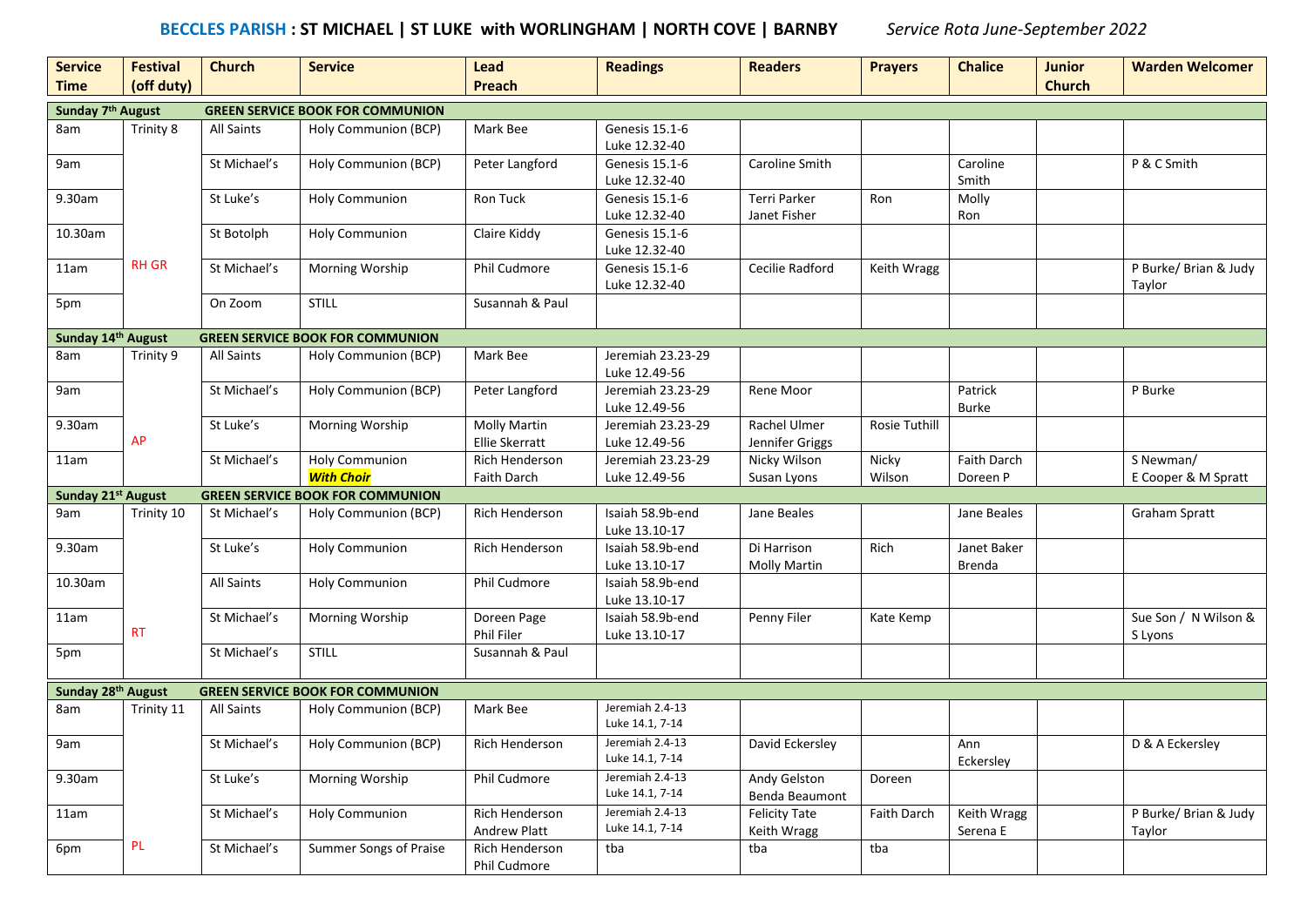|         | <b>Festival</b>                   | <b>Church</b>     | <b>Service</b>                               | Lead                                        | <b>Readings</b>                     | <b>Readers</b>                      | <b>Prayers</b>    | <b>Chalice</b>                  | <b>Junior</b> | <b>Warden</b>                    |
|---------|-----------------------------------|-------------------|----------------------------------------------|---------------------------------------------|-------------------------------------|-------------------------------------|-------------------|---------------------------------|---------------|----------------------------------|
|         | (off duty)                        |                   |                                              | Preach                                      |                                     |                                     |                   |                                 | <b>Church</b> | / Welcomer                       |
|         | Sunday 4 <sup>th</sup> September  |                   | <b>GREEN SERVICE BOOK FOR COMMUNION</b>      |                                             |                                     |                                     |                   |                                 |               |                                  |
| 8am     | Trinity 12                        | All Saints        | Holy Communion (BCP)                         | Mark Bee                                    | Colossians 1.24-28<br>Luke 10.38-42 |                                     |                   |                                 |               |                                  |
| 9am     |                                   | St Michael's      | Holy Communion (BCP)                         | Rich Henderson                              | Colossians 1.24-28<br>Luke 10.38-42 | Di Molineaux                        |                   | Di Molineaux                    |               | <b>Graham Spratt</b>             |
| 9.30am  |                                   | St Luke's         | <b>Holy Communion</b>                        | Phil Cudmore                                | Colossians 1.24-28<br>Luke 10.38-42 | <b>Molly Martin</b><br>Phil Cudmore | Ellie<br>Skerratt |                                 |               |                                  |
| 10.30am |                                   | St Botolph        | <b>Holy Communion</b>                        | Claire Kiddy                                | Colossians 1.24-28<br>Luke 10.38-42 |                                     |                   |                                 |               |                                  |
| 11am    |                                   | St Michael's      | <b>FEAST</b><br><b>Theme: Climate Change</b> | Rich Faith Phil F<br>Keith Felicity         | Colossians 1.24-28<br>Luke 10.38-42 |                                     |                   |                                 |               | F & C Tate                       |
| 5pm     |                                   | On Zoom           | <b>STILL</b>                                 | Susannah & Paul                             |                                     |                                     |                   |                                 |               |                                  |
|         | Sunday 11 <sup>th</sup> September |                   | <b>GREEN SERVICE BOOK FOR COMMUNION</b>      |                                             |                                     |                                     |                   |                                 |               |                                  |
| 8am     | Trinity 13                        | <b>All Saints</b> | Holy Communion (BCP)                         | <b>Rich Henderson</b>                       | Psalm 113<br>Luke 14.1-11           |                                     |                   |                                 |               |                                  |
| 9am     | <b>MISSION</b>                    | St Michael's      | Holy Communion (BCP)                         | Paul Nelson                                 | Psalm 113<br>Luke 14.1-11           | Rene Moor                           |                   | Patrick Burke                   |               | P Burke                          |
| 9.30am  | <b>FOCUS</b><br><b>RUKUNGIRI</b>  | St Luke's         | <b>Harvest Festival</b>                      | Doreen Page                                 | Psalm 113                           |                                     |                   |                                 |               |                                  |
|         |                                   |                   |                                              | <b>Ron Tuck</b>                             | Luke 14.1-11                        |                                     |                   | <b>Faith Darch</b>              |               |                                  |
| 11am    | AP                                | St Michael's      | <b>Harvest Festival</b><br><b>With Choir</b> | <b>Faith Darch</b><br><b>Rich Henderson</b> | Psalm 113<br>Luke 14.1-11           | Nicky Wilson<br>Kate Kemp           | Doreen            | Shirley N                       |               | S Newman/ E Cooper<br>& M Spratt |
|         | Sunday 18th September             |                   | <b>GREEN SERVICE BOOK FOR COMMUNION</b>      |                                             |                                     |                                     | Page              |                                 |               |                                  |
| 9am     |                                   | St Michael's      |                                              | Peter Langford                              | Acts 16.25-34                       | Caroline Smith                      |                   | Caroline                        |               | P & C Smith                      |
|         | Trinity 14                        |                   | Holy Communion (BCP)                         |                                             | Luke 19.1-10                        |                                     |                   | Smith                           |               |                                  |
| 9.30am  |                                   | St Luke's         | <b>Holy Communion</b>                        | <b>Rich Henderson</b>                       | Acts 16.25-34<br>Luke 19.1-10       | Janet Fisher                        | Molly<br>Martin   | <b>Ron Tuck</b><br>Janet Fisher |               |                                  |
| 10.30am |                                   | <b>All Saints</b> | <b>Harvest Festival</b>                      | Phil Cudmore<br>Gavin Reid                  | Psalm 100<br>2 Corinth 9.6-15       |                                     |                   |                                 |               |                                  |
| 10.30am |                                   | St Botolph        | <b>Harvest Festival</b>                      | Claire Kiddy                                | Psalm 100<br>2 Corinth 9.6-15       |                                     |                   |                                 |               |                                  |
| 11am    |                                   | St Michael's      | Morning Worship                              | Andrew Platt                                | Acts 16.25-34<br>Luke 19.1-10       | Cecilie Radford                     | Kate Kemp         |                                 |               | Sue Son / N Wilson &<br>S Lyons  |
| 3pm     |                                   | St Michael's      | <b>Battle of Britain Service</b>             | Phil Cudmore<br><b>Rich Henderson</b>       | tbc                                 | tbc                                 | tbc               |                                 |               |                                  |
| 5pm     | <b>PN</b>                         | St Michael's      | <b>STILL</b>                                 | Susannah & Paul                             |                                     |                                     |                   |                                 |               |                                  |

Continued

 $\downarrow$